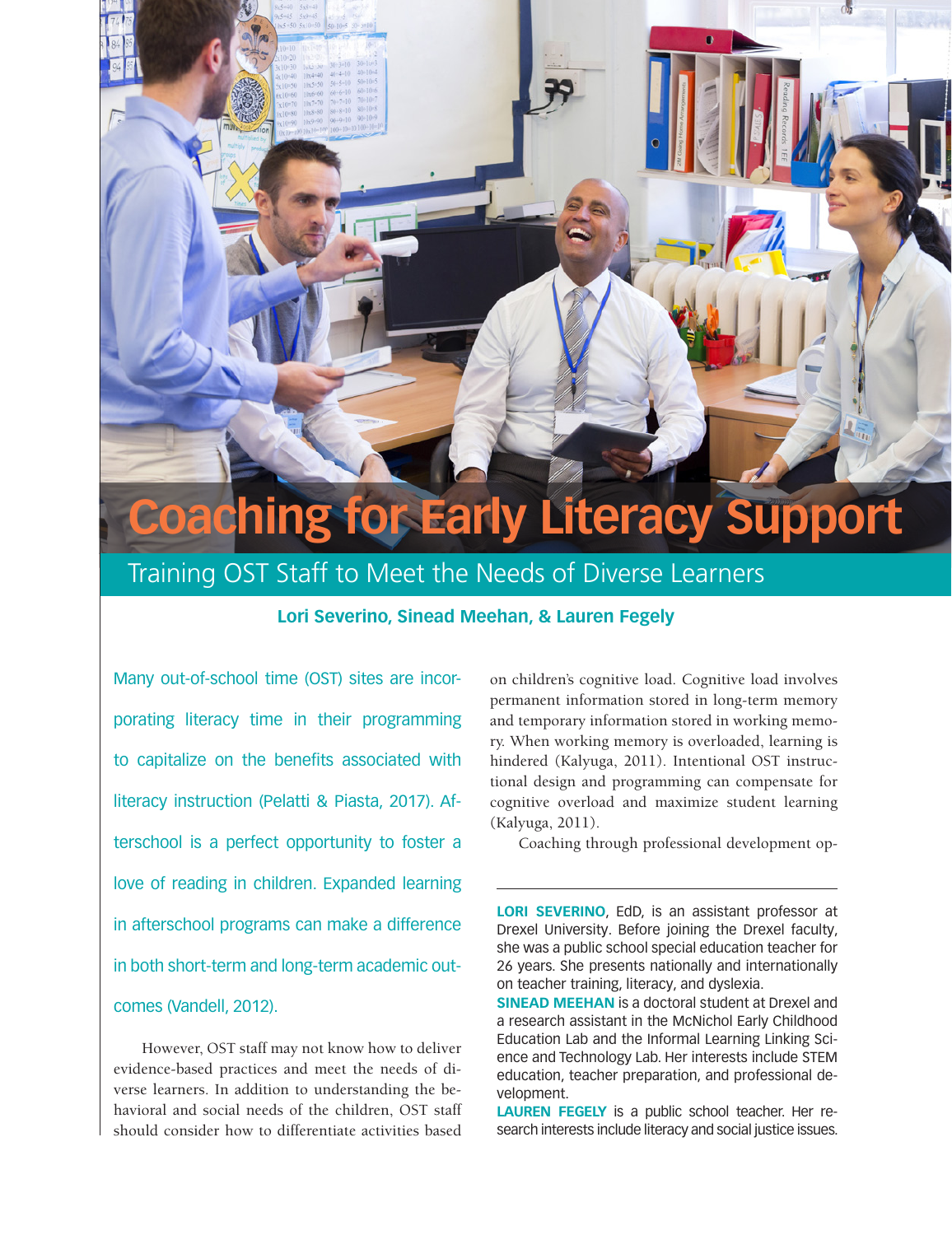portunities can positively impact education. In one study, when coaching was implemented as professional development in a school setting, it had large positive effects on instruction and smaller positive effects on student achievement (Kraft et al., 2018). A successful summer program achieved significant gains in reading achievement through both pre-program professional development focused on child development and construction of engaging instruction (Rasco et al., 2013).

Professional development for coaches enables them to improve their ability to create a productive learning environment, which they can then pass on to frontline educators. This article outlines the creation and content of a professional development program in early literacy that was delivered to coaches who work with OST staff. The training content focused on meeting the literacy needs of diverse learners, grades K to 3, in one city's OST programs. To design the training, we consulted with the coaches who would be trained to learn about their own needs and the needs of the program staff they would be supporting.

## **Background**

#### *Significance of Coaches*

In schools, coaches have been used to improve nonacademic practices such as classroom management (Sprick et al., 2006). Coaching has been linked to improved teaching practices, student learning, teacher collaboration (Guinney, 2001; Neufeld & Roper, 2003), teacher attitudes, skill transfer, feelings of effectiveness, and student achievement (Cornett & Knight, 2009). One common coaching approach to foster teacher growth is a continuous cycle of observation, reflection, feedback, and action (Knight, 2011). Professional development opportunities that offer coaching can be used to teach new skills or content knowledge (Kretlow & Bartholomew, 2010). The difficulty with standalone professional development activities is that they often fail to produce systematic improvements at scale (Harris & Sass, 2011). Coaching can address this issue by helping to transform new knowledge into improved instruction (Kraft et al., 2018).

Research on professional development with coaching has concentrated on schoolteachers (Ostrand et al., 2020; van Nieuwerburgh et al., 2019) rather than on OST staff (Sheldon et al., 2010). In a study by Miller et al. (2006), OST staff received weekly coaching from professional literacy coaches in conducting read-alouds and facilitating independent reading. OST staff reported feeling more comfortable leading literacy activities and saw improvement in their students' literacy skills compared to the beginning of the year. Sheldon et al. (2010) found that ongoing coaching and professional development led to improvement in OST program quality. Additionally, a 2019 study by Farrell, Collier-Meek, and Furman found that ongoing coaching was positively associated with implementation of positive behavioral intervention and supports at both the staff and program levels. Coaching is one of the most effective methods for improving OST staff quality, along with assessment, training, and data feedback (Phillips Smith et al., 2018).

## *Effectiveness of Online Professional Development for Coaches*

In order to provide literacy coaching to educators, coaches must themselves participate in high-quality professional development. In professional development sessions, they can increase their content knowledge, evaluate current best practices, and refine their coaching skills.

Research has identified several components of high-quality online professional development:

- **Collective participation** creates a productive learning environment (Desimone & Pak, 2017) in which participants share responsibility for the activities in which they engage (Vrasidas & Zembylas, 2004).
- **Coherence** (Desimone & Pak, 2017; Vrasidas & Zembylas, 2004) aligns the professional development with the mission and needs of the institution and its constituents.
- **Active learning** through authentic tasks uses realworld scenarios to help participants make direct connections to their professional practice. Active learning correlated to educators' needs has been proven to increase the effectiveness of professional development (Garet et al., 2008; Loucks-Horsley et al., 2009).

According to Vrasidas and Zembylas (2004), online professional development is stronger when participants are involved in the development of the course, providing input on structure, goals, and assessment methods. Development should be a continuous process in which course designers evaluate and modify courses based on written and oral feedback from participants, analysis of multiple assessments, and evaluation of the course's online learning tools (Vrasidas & Zembylas, 2004).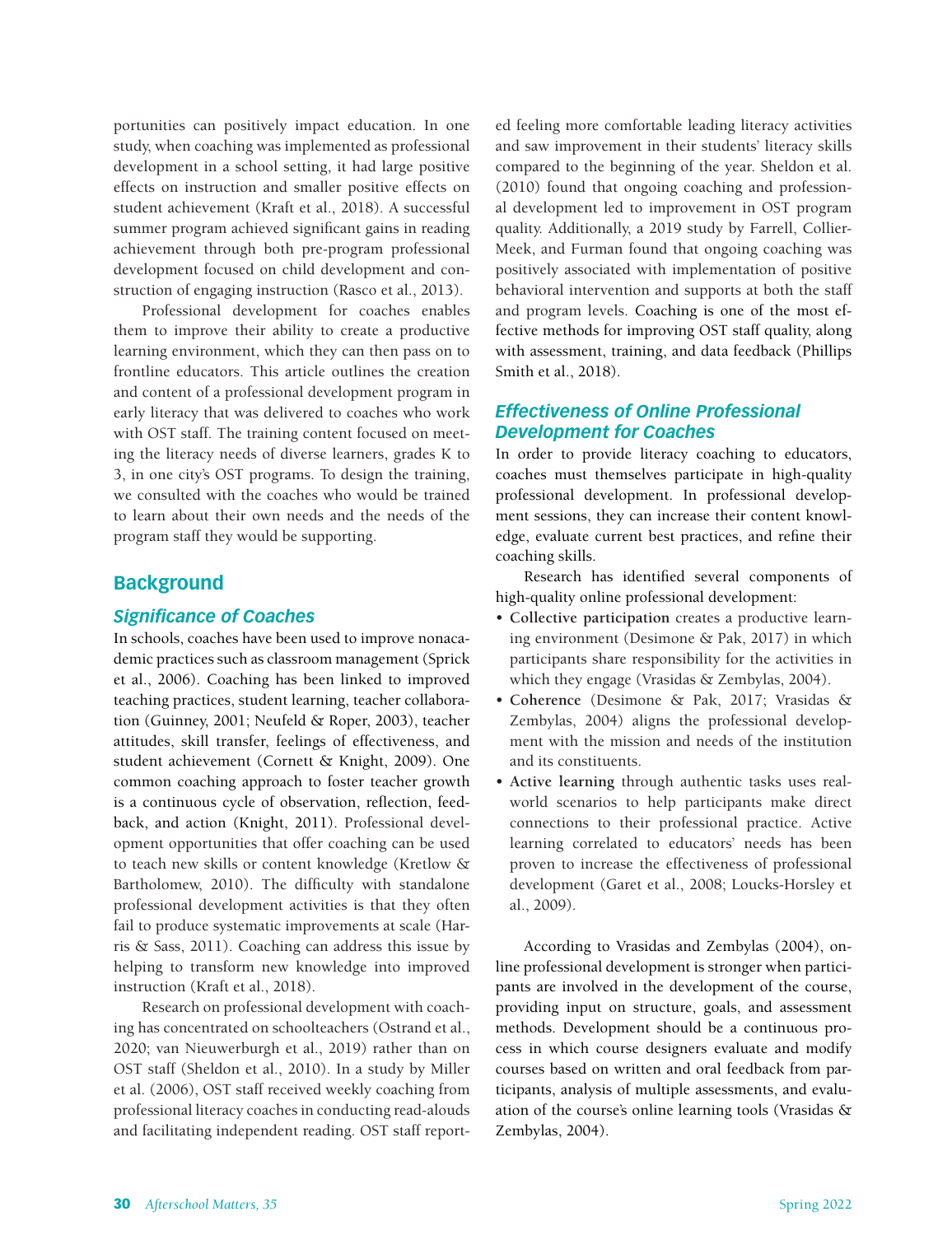This online professional development for literacy coaches, like many such courses, offered participants

who completed the program a micro-credential. According to the National Education Association (n.d.), a micro-credential is "a short, competency-based recognition." Use of micro-credentials is grounded in research and aligned with best practices for adult learners in that it is flexible and personalized (Acree, 2016; National Education Association, n.d.). A post micro-credential completion survey found that "97% of respondents indicated that they wanted to pursue another micro-credential in the future" (Acree, 2016, p. 2).

## *Literacy in OST Programming*

OST programs typically provide not only a safe place for children while parents are working but also homework help and a space where children can socialize with peers. Some also focus on developing academic skills, including early literacy (Sheldon et al., 2010). Incorporating literacy instruction can not only improve academic achievement but also provide students with multiple varied literacy experiences, a critical requirement for early literacy development (Spielberger & Halpern, 2002). Children from low-income households and English language learners (ELLs) particularly need increased and varied opportunities to practice skills. Targeted reading and writing instruction in afterschool programs, though it cannot replace school learning, has been shown to close the literacy achievement gap in low-income neighborhoods. For example, a four-year study of an afterschool program that implemented structured literacy and reading training along with individual tutoring and choice-based book distribution with kindergarten to third grade children in public housing communities found growth in reading proficiency that was significantly higher than that of a similar group of children who did not participate (Douglass Bayless et al., 2018).

Additional literacy instruction during OST programs can be invaluable to students. Maxwell-Jolly (2011), for example, advocates for systematic literacy instruction to help ELL students. OST programs should engage in intentional planning—including interactive

The difficulty with standalone professional development activities is that they often fail to produce systematic improvements at scale (Harris & Sass, 2011). Coaching can address this issue by helping to transform new knowledge into improved instruction (Kraft et al., 2018).

activities to practice language and reading skills—and provide consistent professional development oppor-

> tunities for staff members (Maxwell-Jolly, 2011).

Although some evidence indicates that OST program staff generally have high levels of education (Gao et al., 2014), many OST sites are staffed by volunteers or part-time staff who have different levels of knowledge, expertise, and access to professional development (Bradshaw, 2015). Compounding this issue are staff shortages due to the COVID-19 pandemic (PASE, 2021). In order to support programs with a focus on early literacy, professional developers need to take into consideration the time and expertise of

current and future OST staff as well as their access to opportunities (Bradshaw, 2015).

# **Training Literacy Coaches to Support OST Staff**

Our project trained coaches to support OST program staff in providing differentiated early literacy instruction. The process of developing this train-the-trainer model involved identifying needs, deciding on topics, developing the training materials, and then implementing the training (Figure 1). The development team consisted of the three authors: Lori Severino is a university faculty member with expertise in literacy practices; Sinead Meehan is a doctoral student with Montessori experience; and Lauren Fegely was, at the time of this project, an undergraduate preservice teacher in secondary English.

#### *Participants*

We created a professional development program for eight literacy coaches and program liaisons from Philadelphia's Office of Children and Families (OCF). Literacy coaches support the implementation of "lighttouch" literacy practices at multiple OST sites across the city. These light-touch practices include interactive read-alouds, independent reading, and literacy-rich environments. Program liaisons are assigned to specific OST sites, where they support many activities including light-touch literacy practices.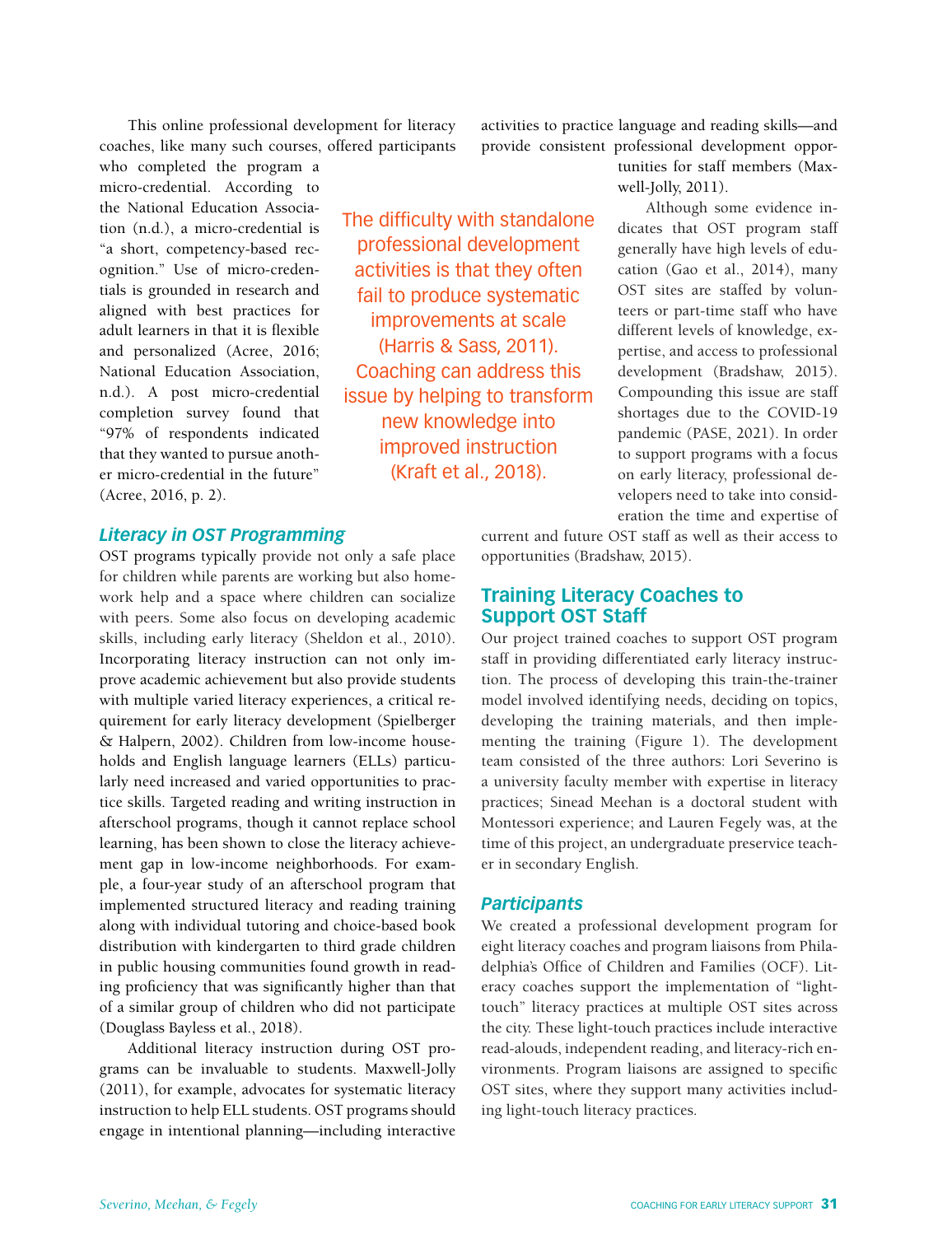

Respondents described a range of successful readaloud instructional strategies, though use of these strategies was not consistent across sites.

**Figure 1. The Differentiated Literacy Pilot Development Process**

#### *Process*

Our first step was to work with the literacy coordinator at OCF to identify the literacy coaches and program liaisons to participate in the pilot program. To help determine the topics to be covered in the training, we conducted a needs assessment, interviewing four of the eight literacy coaches and program liaisons regarding

their perceptions of the OST centers' literacy strengths and areas for improvement. Philadelphia's OST system has identified literacy support to children in grades K to 3 as a focus of its strategic plan. Many OST programs have been working to construct literacy-rich environments that are conducive to readalouds and independent reading, among other literacy practices.

Analysis of the interview data revealed several recurring

themes. Respondents described a range of successful read-aloud instructional strategies, though use of these strategies was not consistent across sites. Half of the participants described instances when OST staff members brought theatrical flair to their read-alouds by putting on costumes, reading in different voices, and acting out scenes. Interviewees said that these strategies led to high student engagement. Another effective instructional strategy was the use of questioning and conversation. Half of the OCF interviewees provided examples of OST staff members asking children to make predictions based on a book's cover; using sticky notes to delineate opportunities to stop, question, and discuss the text; and using read-alouds as an opportunity to build vocabulary.

> However, respondents also described challenges with readalouds. Some OST staff members failed to intentionally prepare for read-alouds, thus missing opportunities for questioning, conversations, and extension activities. Classroom management of undesirable student behaviors was also recognized as a challenge.

> Interviewees told us that, although most OST sites consistently incorporated read-alouds

into their daily schedules, only a few designated time for independent reading. At those sites, interviewees saw staff members creating quiet and comfortable spaces where students could read independently. They also observed staff members walking around to assist children during independent reading time.

We used the information from the needs assessment to develop train-the-trainer sessions for the lit-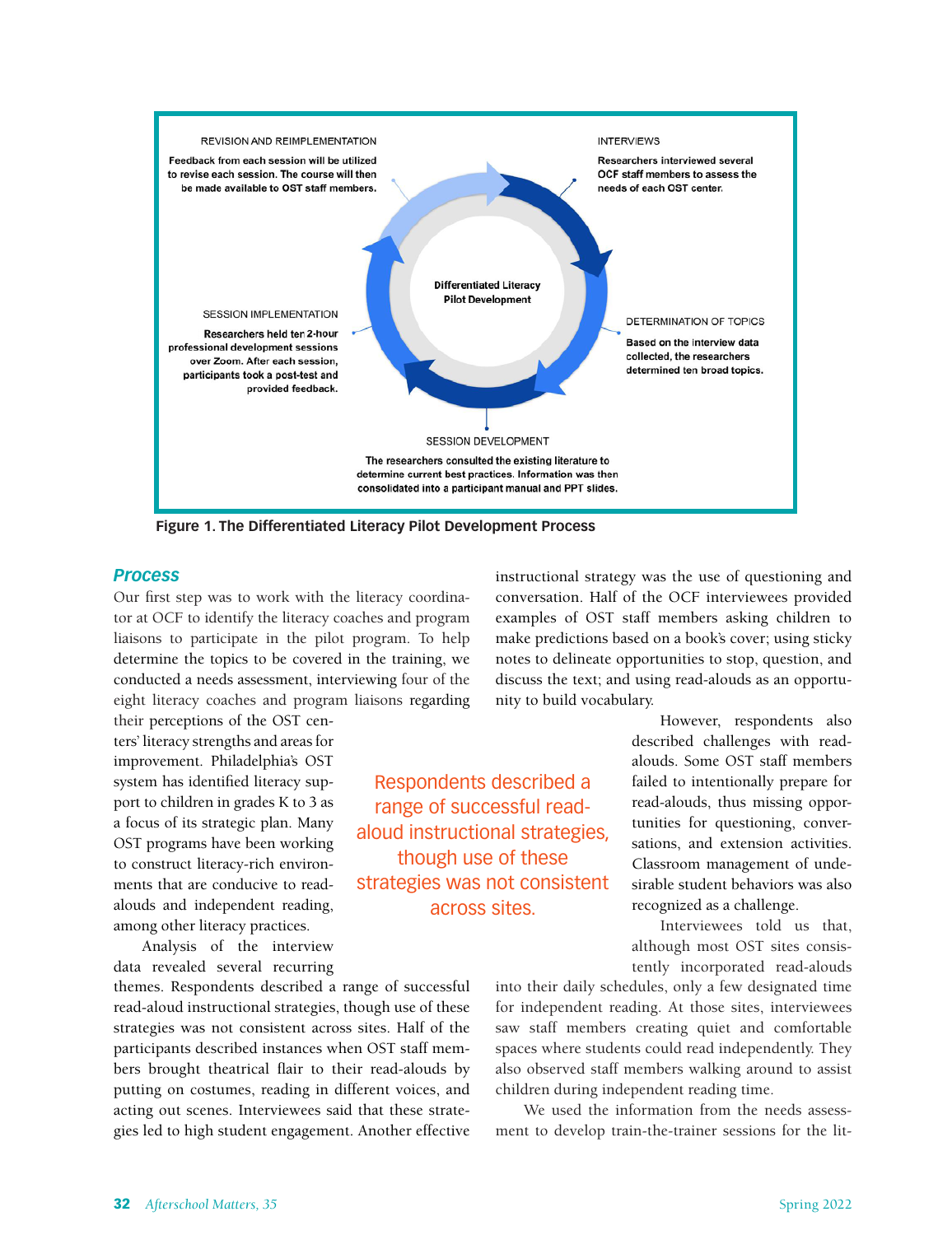## **Session 6: Verbal Reasoning**

#### Introduction to the Topic

Verbal reasoning refers to a child's ability to understand what they read and hear. Verbal reasoning involves making meaning based on the information given, going beyond that information to a better understanding and applying verbal skills to new learning. it most specifically refers to more complex thinking tasks, such as analysis, synthesis and evaluation of text. it's interactive reading that results in a change in background knowledge, attitudes and beliefs. Verbal reasoning skills are developed and refined as children ask questions, make predictions, inferencing, making connections, retelling, sequencing, and identifying similarities and differences. In this session, we will focus specifically on the verbal reasoning skill of inference.

#### Objectives

- Define verbal reasoning
- $\overline{2}$ . Explain the term inference and describe the ways in which you can support students inference skills
- $3.$ Understand figurative language and how to address is with diverse learners

#### Glossary

idiom: an expression, word, or phrase that has a figurative meaning conventionally understood by native speakers

inference: a conclusion reached on the basis of evidence and reasoning

metaphor: a comparison that does not use like or as

simile: a comparison using like or as

Think about the ways that you learned to inference or the ways that you have taught inference skills in the classroom. What processes do you need to go through to make an inference?

Watch "Rethinking Thinking: Inference and the Brain" https://www.youtube.com/watch?v=KJLqOclPqis

In this session we will talk about figurative language, specifically idioms, similes, and metaphors. How might figurative language be difficult for diverse learners? Be ready to share!

Read this "Inference" article from Reading Rockets https://www.readingrockets.org/strategies/inference

**Figure 2. Sample Manual Introduction Page**

eracy coaches and program liaisons. We planned a total of 10 two-hour sessions whose topics were designed to address the varied literacy needs of OST program participants in grades K through 3.

#### *Training Format*

 $\Box$ 

m

We had planned to deliver the training to OCF coaches in person but switched to live (synchronous) virtual sessions due to the COVID-19 pandemic. Lori and Sinead, the university faculty member and the graduate student, led all 10 sessions, which were presented every other week for four months. We created a course manual (Figure 2) and mailed it to all eight training participants along with hands-on materials they could use to practice activities, such as dry-erase markers and white plastic

plates to serve as dry-erase boards. At the beginning of each session, participants were provided a brief introduction to the topic, followed by a list of objectives for the session and a glossary of important terms. Sessions continued with a mix of instructor presentation, whole-group discussion, small-group discussions in breakout rooms, and hands-on practice followed by reflection.

#### *Training Content*

The session topics covered how to identify learners' needs, how to incorporate strategies that address those needs, and how to assist and encourage learners. Coaches would then implement these strategies with OST staff members, who would learn by example how to implement them with program participants.

#### *Session 1: Differentiation*

The first session provided an overview of what differentiation is and is not. We adapted Tomlinson's (2017) model of differentiating by content, process, or product. Content could be differentiated by texts that have a variety of genres or readability levels and by medium, such as print, audio, video, or presentation. Differentiating by process means using varied activities such as read-alouds, cho-

ral reading, readers theater, or repeated reads (that is, reading the same text again). Differentiating by product offers children choices in how to show their learning, for example, by writing, drawing, or performing.

Differentiation does not require providing something different for every child. Rather, educators offer different ways to access information in order to meet the needs of diverse learners. Differentiation does require advance planning, with the needs of the children at the forefront.

#### *Session 2: Diversity*

This session focused on two kinds of diversity: disabilities and cultural differences. Before the session, we asked trainees to think about the children they observe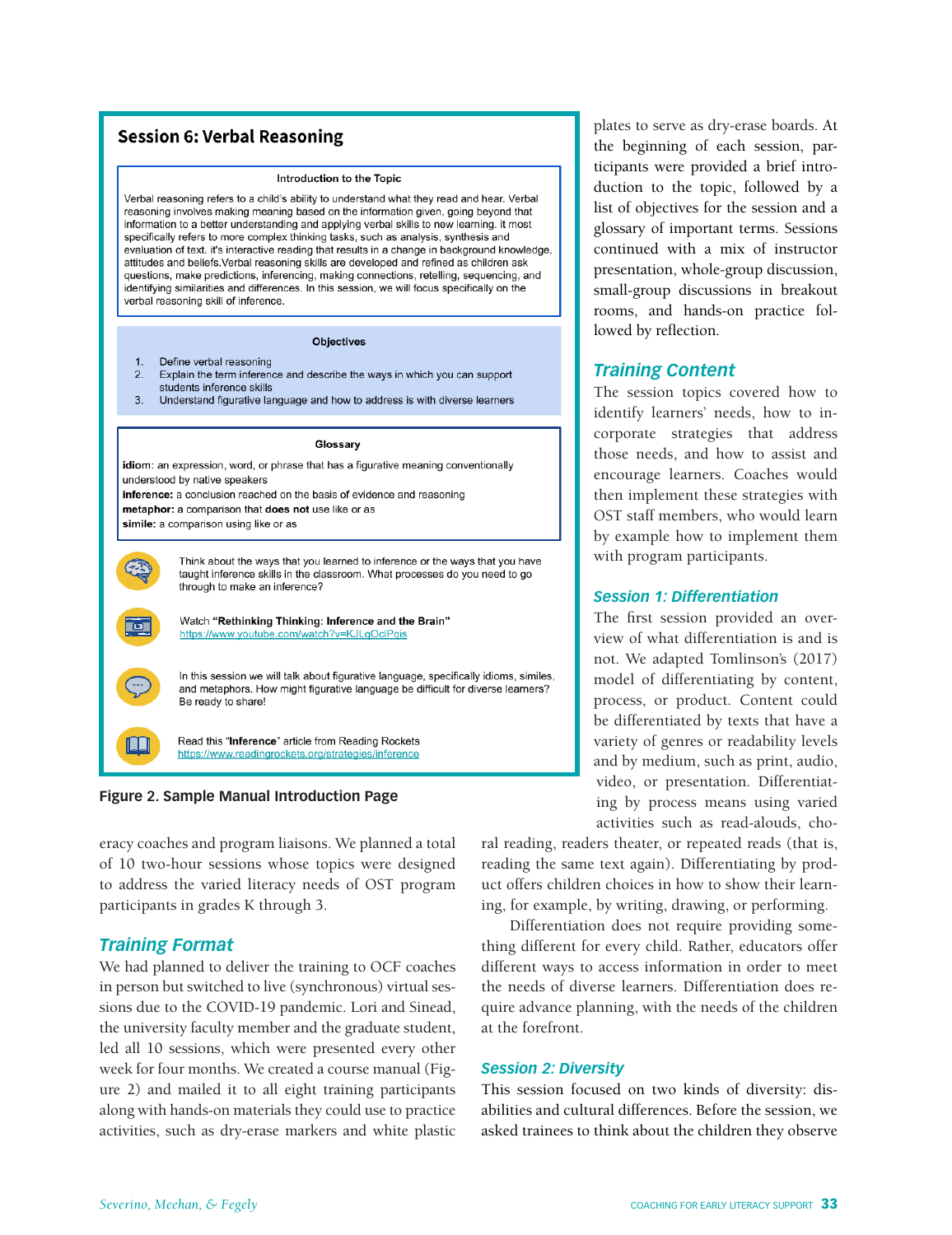at the OST centers: "Are there children who sit away from others? who are walking around when others are working? whose behaviors are challenging for adults?" Prework included reading *Categories of Disability Under IDEA* by the National Dissemination Center for Children with Disabilities (2012) and listening to the Cult of Pedagogy podcast "Culturally Responsive Teaching: 4 Misconceptions" (Gonzalez, 2017).

The first half of the session guided the OCF coaches through the 13 disability categories of the Individuals with Disabilities Education Act (IDEA) and suggested specific activities that can help learners who have the most common disabilities. We gave the coaches research articles, videos, and websites to share with

OST centers. The second part of Session 2 addressed cultural diversity and culturally responsive teaching frameworks. Cultural diversity can have a large impact on academic achievement and motivation to learn; when students speak a language other than the one spoken at the center, culturally responsive education helps them acquire that language (Gay, 2000).

#### *Session 3: Literacy Theories and Models*

To prime the discussion about literacy theories, coaches were asked, "What do you think children should be able to do pertaining to reading in kindergarten and first grade?" We also asked them to be ready to share a memory about learning to read. This session focused on children's existing and developing literacy skills. Prework including watching the video *What Is Phonological Awareness?* (Understood, 2019) and reading the article "Rethinking Differentiation—Using Teachers' Time Most Effectively" (Marshall, 2016).

The literacy models we examined were Young's ladder of reading (2020), Ehri's reading stages of development (1995), the simple view of reading (Gough & Tunmer, 1986), and Scarborough's reading rope (2001). The reading rope, on which we relied in subsequent sessions, shows the many skills that make up the ability to read as strands that weave together into a rope that represents "skilled reading" (Scarborough, 2001). The goals were to enable OCF coaches to understand the typical reading development of children; to empower them to show OST staff how to identify the effect on reading of learning differences, behavior

issues, or trauma; and to teach them to coach OST staff to introduce read-alouds and other reading activities and supports. Again, OCF coaches received resources to share with OST sites.

#### *Session 4: Word Identification, Phonemic Awareness, and Phonics*

"Are there children who sit away from others? who are walking around when others are working? whose behaviors are challenging for adults?"

The required reading for this session was *The Importance of Phonics Instruction for All Students* (Reed, 2016). We also asked coaches to watch a video on *Syllable Types* (Severino, 2021) and to contemplate how OST staff could use identification of syllable types and syllable segmentation to develop children's literacy skills.

> During the session, we focused on the word recognition strand of Scarborough's reading rope (2001), which consists of phonemic awareness, decoding, and sight recognition skills. To learn about phonemic awareness, the coaches completed activities on isolating, blending, and segmenting sounds as well as adding, deleting, and substituting sounds using Elkonin (1963)

boxes. Elkonin boxes are presented in sets of four on worksheets, one for each of four potential sounds in a word. To practice phonemic awareness, children listen for each sound in a word and move a marker (such as a penny, poker chip, or  $M \& M$ ) into a box for each separate sound. For example, the word "cat" has three individual sounds. A child would slide one marker for the sound /k/ into the first empty box on the paper, another marker for the sound /a/ into the second box, and another marker into the third box for the sound /t/. The fourth box would remain empty. The idea is for the child to listen for individual sounds (phonemes) in a word and be able to identify each sound. Once children identify how many sounds are in a word, they can match letters to those sounds. This is a great predictor of later reading skill.

For decoding, we guided coaches through the six syllable types and syllable division rules, providing activities and resources for use with OST staff. For sight recognition, we introduced a model for teaching high-frequency words by helping learners identify the sounds in each word that follow regular patterns and what part of the word is the "tricky" part.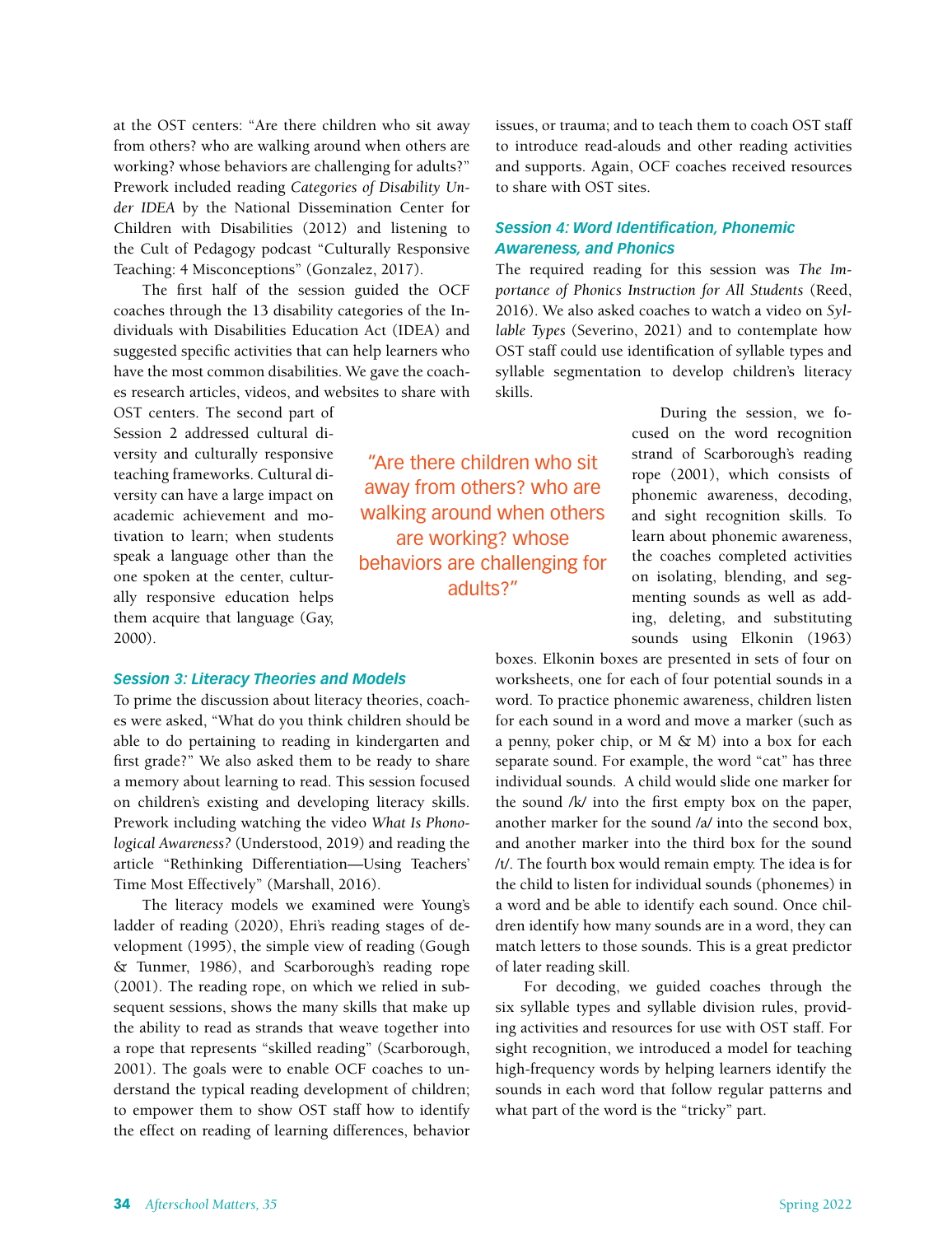#### *Session 5: Language Comprehension*

This session highlighted the comprehension skills of Scarborough's reading rope (2001). To prime coaches for this session, we asked them to reflect on the connections they make to their own prior knowledge while reading and then think about how to help students make such connections. Next, we asked them to watch the video *Teaching Text Structures for Non-Fiction Reading* (Cult of Pedagogy, 2014), reflect on how knowing text structures (or genres) aids comprehension, and consider how to teach text structures to children. The last assignment was to read the article "Building Background Knowledge" (Neuman et al., 2014).

During the session, we taught the coaches about developing background knowledge, vocabulary, language structures, verbal reasoning, and literacy knowledge. We introduced the 95 Percent Group's *Com-*

*prehension Process Continuum*  (2011), providing an example of modeling for each step of the continuum and offering differentiation activities. In virtual breakout rooms, the coaches discussed the importance of building background knowledge and participated in sample activities. Finally, we introduced the process of using

graphic organizers to teach nonfiction text structures.

#### *Session 6: Syntax, Semantics, Morphology, and Code Switching*

This session delved more deeply into the language comprehension section of Scarborough's reading rope (2001). As prework, coaches were asked to think about a common idiom that might confuse children whose first language is not English. The session also addressed code switching, which may be practiced not only by ELLs but also by native speakers of English who speak a particular dialect at home and in the community. The required reading for this session, "Julie Washington's Quest to Get Schools to Respect African-American English" (Brennan, 2018), addressed code switching to help coaches realize how much mental work Black and Brown children can go through to shift from their cultural language to "school" language.

During the session, coaches watched a video on morphology (Institute of Education Sciences, 2016) that explained the study of word parts and provided sample instructional activities. We also walked the coaches through activities to teach sentence elaboration and the four sentence types: simple, compound, complex, and compound-complex. Finally, we asked coaches to think about how they could teach the morphology of a vocabulary word using Matt de la Peña's *Last Stop on Market Street* (2015). They explored how word parts can help children understand a word's meaning.

#### *Session 7: Verbal Reasoning*

This session covered verbal reasoning, inference, and figurative language. To prepare coaches for this session, we asked them to think about how they learned to make inferences and to consider how the inference process works. The video *Rethinking Thinking* (Ted-Ed, 2012) built on their understanding of the cognitive process required to make inferences. The required reading was an article on inference from Reading Rock-

> ets (n.d.). We also asked coaches to consider how figurative language might be difficult for some learners.

> During the session, we guided a discussion about where children struggle with inferences and figurative language. Verbal reasoning involves making meaning that goes beyond the information

given, so the ability to apply verbal reasoning skills to new learning enables students to analyze, synthesize, and evaluate information. We showed coaches examples of inferences and figurative language in *The Color Monster* by Anna Llenas (2018) and then led a discussion about how to teach these skills. The session ended with a discussion of how learning disabilities affect students' ability to understand figurative language.

#### *Session 8: Fluency*

This session communicated how to support children to develop the three components of fluency: accuracy, expression, and speed. The manual instructed coaches to consider what makes a fluent reader and how inability to read fluently might affect a child's reading comprehension (Hasbrouck, 2020). It also prompted them to watch *The "Essentials" of Developing Reading Fluency* (Scholastic, 2014) and to read an article on fluency from Reading Rockets (2020).

We began the session by teaching the difference between *automaticity* and *fluency*. Once children learn to identify sounds in a word, they decode more quickly, thus developing automaticity. They do not have to

In virtual breakout rooms, the coaches discussed the importance of building background knowledge and participated in sample activities.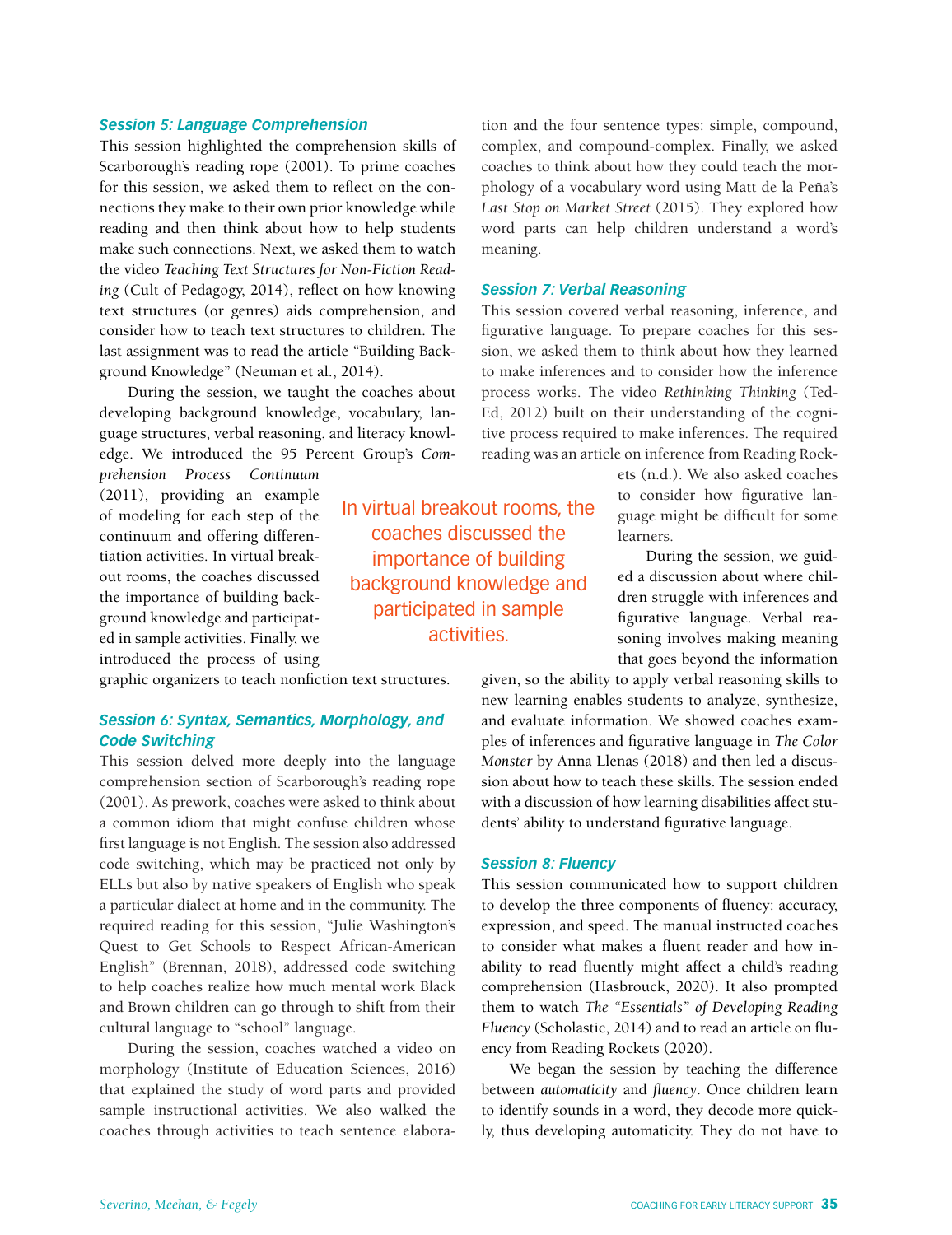sound out each phoneme to read the word. Fluency is a cadence of reading quickly and easily. Fluent readers read aloud as they would tell a story: Their voice changes and they phrase words in a way the listener can understand. Coaches learned tools to improve children's fluency, including modeling strategies, readers theater, and audiobooks (Reading Rockets, 2020). They received a list of audiobook resources to take to the OST centers.

#### *Session 9: Writing*

This session covered the components of writing, types of sentences, and graphic organizers to assist children in writing. To prepare, coaches were asked to think about parts of speech and sentence structures and to consider how to teach these concepts. They watched a video on simple, compound, and complex sentence structures by EasyTeaching (2018). The reading for this session, *How to Teach Writing in the Early Primary Grades* (Jocelyn Seamer Education, n.d.), introduced the many components of writing, such as handwriting, phonetic awareness and encoding, spelling, syntax and the parts of speech, and text structure.

In the session, we provided instruction on parts of speech, types of sentences and clauses, prepositional phrases, and conjunctions. Writing activities the coaches could share with OST staff included "the hamburger model," a graphic representing the parts of a good paragraph. A paragraph needs an introduction (top bun), the details or meat of the topic (ham-

burger, lettuce, tomato), and the conclusion (bottom bun). The hamburger model helps children visually see the parts needed to develop their writing. Another activity involved using the mnemonic POW TREE to walk children through the writing process (Graham & Harris, 2000). POW stands for **P**ick my idea, **O**rganize my thoughts, **W**rite more. The TREE part of the mnemonic helps

The final session examined the difference between learning issues and behavior issues and presented types of consequences, prevention strategies, and problemsolving strategies.

children organize a paragraph by writing a **T**opic sentence, giving three **R**easons that support the topic sentence, **E**xplaining how those reasons relate to the topic sentence, and adding an **E**nding sentence (Graham & Harris, 2000).

#### *Session 10: Behaviors*

The final session examined the difference between learning issues and behavior issues and presented types of consequences, prevention strategies, and problemsolving strategies. The thinking prompt asked coaches to consider what behaviors OST staff members struggle with most. Coaches watched the video *Engaging Children in After School Programs* (Parks and Recreation Ontario, 2019) and read an article about relationships in relation to behavior management (Kirylo, 2009).

Focusing on the common behavior issues OCF interviewees had observed in the OST centers, we led a discussion designed to help coaches understand the antecedents of undesirable behaviors. We presented information on children's developmental stages and on coping mechanisms used in a traditional behavior model. We gave them behavior guidelines, prevention strategies, and conflict resolution strategies to share with OST staff. One such strategy, ACT (Holstead, n.d.), prompts adults to **A**cknowledge the child's behavior and what motivated it, Communicate the rules or limits and the consequences for breaking them, and Target choices by providing the child with acceptable alternative actions.

#### **Next Steps**

Training OCF coaches to train OST program staff in literacy strategies for diverse learners enables scaling of effective practices across multiple sites over many years, despite high staff turnover. This model thus builds capacity to sustain change for the long term. The 20 hours of training for OCF literacy coaches and

> program liaisons both introduced evidence-based literacy strategies and promoted collaboration so the trainees can support one another in their work as coaches in OST sites. Data analysis and a study of the effectiveness of this training will be completed at the end of the 2021–2022 school year.

> We used real-world scenarios as much as possible in the training to provide authenticity (Desim-

one & Pak, 2017). When OCF trainees proposed additional strategies that they thought would be effective or that they had witnessed at OST sites, we took detailed notes. These notes and the feedback trainees provided will influence future training modules.

This training was the first step in this project. The next step is to support the OCF literacy coaches and program liaisons during their coaching at five pilot OST sites. The literacy expert who led the training ses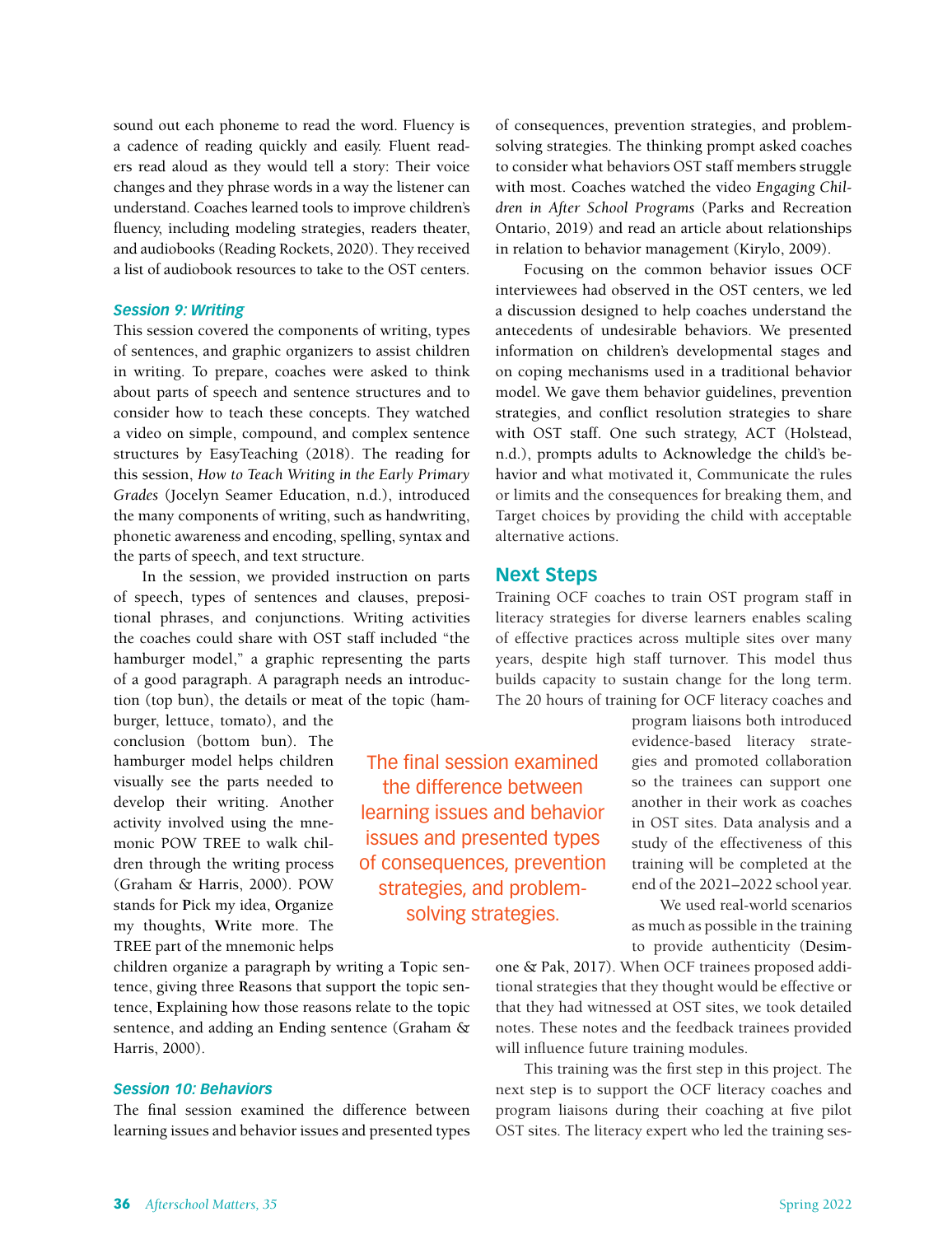sions will observe literacy practices in these five sites alongside the literacy coaches. The trainer will coach the OCF literacy coaches and program liaisons as they themselves start to coach OST staff to implement lighttouch literacy practices. After 10 weeks of implementation with the trainer's support, the literacy coaches and program liaisons will continue coaching and mentoring at the five pilot sites for four more months. After that pilot period, an independent evaluation of the light-touch literacy practices will begin.

The support we provide will help the literacy coaches and program liaisons implement light-touch literacy practices throughout OST programming. For example, if a literacy coach and trainer observe that the staff at an OST site are doing read-alouds but are not incorporating activities to support children's skill development, they might suggest activities that would help children focus on how many sounds they hear in a word. This phonemic awareness skill supports both reading and spelling. Let's say that the book is *The Field* by Baptiste Paul (2018), which features a soccer game that can begin only after children shoo animals out of the field. The literacy coach could show the OST staff member how to use soccer balls to help children with phonemic awareness. Each pair of children has a soccer ball, which they pass once for each sound in a word. For the word "shoo," the first child kicks the ball to the other while saying /sh/. Then their partner kicks it back, saying /oo/. Then together both children say "shoo." The training the literacy coaches and program liaisons received equips them to mentor the OST staff to incorporate activities like this.

OST staff can incorporate literacy-skill building activities into what they are already doing without needing deep knowledge of the research behind the strategies. However, we will make these evidence-based differentiated strategies available to OST staff online in modules consisting of three- to five-minute video clips and downloadable materials on the topics discussed in the training. The literacy coaches and program liaisons can use these materials to support their coaching and mentoring efforts. In addition, OST staff can access the resources if they want to know more about strategies their coach is suggesting.

#### **References**

95 Percent Group. (2011). *Comprehension process continuum, elementary version*. Education Consulting and Professional Development. http://store.95 percentgroup.com/compcontinuum.aspx

Acree, L. (2016). Seven lessons learned from implementing micro-credentials. William and Ida Friday Institute for Educational Innovation. http:// www.nysed.gov/common/nysed/files/principal-projectphase-2-seven-lessons-about-implementingmicrocredentials-lauren-acree.pdf

Bradshaw, L. D. (2015). Planning considerations for afterschool professional development. *Afterschool Matters, 21,* 46–54.

Brennan, W. (2018, April). Julie Washington's quest to get schools to respect African-American English. *The Atlantic.* https://www.theatlantic.com/magazine/ archive/2018/04/the-code-switcher/554099/

Cornett, J., & Knight, J. (2009). Research on coaching. In J. Knight (Ed.), *Coaching: Approaches and perspectives* (pp. 192–216). Corwin Press.

Cult of Pedagogy. (2014, November 6). Teaching text structures for non-fiction reading [Video]. https://www. youtube.com/watch?v=qSGX34Zf82c&t=8s

De la Peña, M. (2015). *Last stop on Market Street.*  Penguin.

Desimone, L., & Pak, K. (2017). Instructional coaching as high-quality professional development. *Theory into Practice*, *56*(1), 3–12. https://doi.org/10.1080/00405841 .2016.1241947

Douglass Bayless, S., Jenson, J. M., Richmond, M. K., Pampel, F. C., Cook, M., & Calhoun, M. (2018). Effects of an afterschool early literacy intervention on the reading skills of children in public housing communities. *Child Youth Care Forum, 47,* 537–561. https://doi.org/10.1007/s10566-018-9442-5

EasyTeaching. (2018, November 11). *Simple, compound, complex sentences* [Video]. https://www.youtube.com/ watch?v=smgyeUomfyA&t=35s

Ehri, L. C. (1995). Phases of development in learning to read words by sight. *Journal of Research in Reading*, *18*(2), 116–125. https://doi.org/10.1111/j.1467-9817.1995. tb00077.x

Elkonin, D. B. (1963). The psychology of mastering the elements of reading. In B. Simon & J. Simon (Eds.), *Educational psychology in the U.S.S.R.* (pp. 165–179). Stanford University Press.

Farrell, A. F., Collier-Meek, M. A., & Furman, M. J. (2019). Supporting out-of-school time staff in low resource communities: A professional development approach. *American Journal of Community Psychology*, *63*(3–4), 378–390. https://doi.org/10.1002/ajcp.12330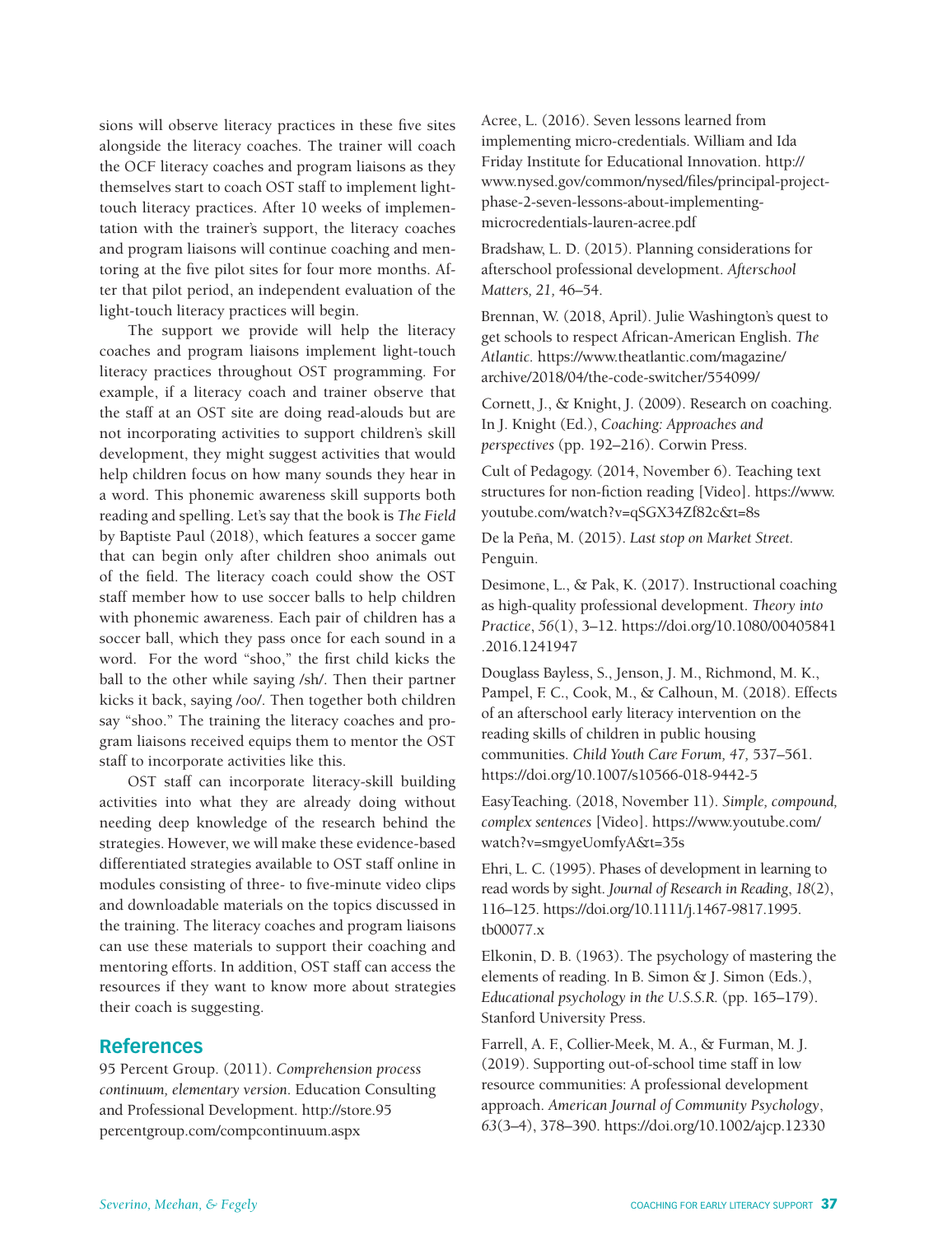Gao, J., Hallar, B., & Hartmann, T. A. (2014). *A snapshot of OST programs in Philadelphia: An evaluation of eleven 21st Century Community Learning Center grantees*. Research for Action.

Garet, M.S., Cronen, S., Eaton, M., Kurki, A., Ludwig, M., Jones, W., et al. (2008). *The impact of two professional development interventions on early reading instruction and achievement* (NCEE 2008-4030). National Center for Education Evaluation and Regional Assistance, Institute of Education Sciences, U.S. Department of Education.

Gay, G. (2000). *Culturally responsive teaching: Theory, practice, & research*. Teachers College Press.

Gonzalez, J. (Host). (2017, September 10). Culturally responsive teaching: 4 misconceptions [Audio podcast episode]. In *Cult of Pedagogy.* https://www. cultofpedagogy.com/culturally-responsivemisconceptions/

Gough, P. B., & Tunmer, W. E. (1986). Decoding, reading and reading disability. *Remedial and Special Education*, *7*, 6–10. https://doi.org/10.1177/ 074193258600700104

Graham, S., & Harris, K. R. (2000). The role of self-regulation and transcription skills in writing and writing development. *Educational Psychologist, 35*(1), 3–12.

Guinney, E. (2001). Coaching isn't just for athletes: The role of teacher leaders. *Phi Delta Kappan*, *82*, 740–743. https://doi.org/10.1177%2F003172170108201006

Harris, D. N., & Sass, T. R. (2011). Teacher training, teacher quality and student achievement. *Journal of Public Economics, 95*, 798–812. https://doi.org/10.1016/ j.jpubeco.2010.11.009

Hasbrouck, J. (2020). Understanding reading fluency. *Learning Difficulties of Australia Bulletin*, *52*(1), 9–12.

Holstead, J. (n.d.). *Guiding children's behaviors in school-age programs.* [PowerPoint slides]. Human Development and Psychology, University of Wisconsin-Green Bay. https://www.cde.state.co.us/21stcclc/ behaviorguidance\_presentation

Institute of Education Sciences. (2016, September 14). *Video 8: Morphology.* [Video]. https://www.youtube. com/watch?v=KMbuIYgRlBU

Jocelyn Seamer Education (2021, February 28). *How to teach writing in the early primary grades*. https://www. jocelynseamereducation.com/blog/51998-how-toteach-writing-in-the-early

Kalyuga, S. (2011). Informing: A cognitive load perspective. *Informing Science: The International Journal of an Emerging Transdiscipline*, *14*, 33–45. https://doi. org/10.28945/1349

Kirylo, J. D. (2009). Issues in education: The power of relationship and behavior management. *Childhood Education*, *86*(1), 33–34. https://doi.org/10.1080/00094 056.2009.10523107

Knight, J. (2011). *Unmistakable impact: A partnership approach for dramatically improving instruction.* Corwin Press.

Kraft, M. A., Blazar, D., Hogan, D. (2018). The effect of teacher coaching on instruction and achievement: A meta-analysis of the causal evidence. *Review of Educational Research*, *88*(4), 547–588. https://doi. org/10.3102/0034654318759268

Kretlow, A. G., & Bartholomew, C. C. (2010). Using coaching to improve the fidelity of evidence-based practices: A review of studies. *Teacher Education and Special Education*, *33*, 279–299. https://doi. org/10.1177/0888406410371643

Llenas, Anna. (2018). *The color monster.* Little, Brown.

Loucks-Horsley, S., Stiles, K. E., Mundry, S., Love, N., & Hewson, P. W. (2009). *Designing professional development for teachers of science and mathematics*. Corwin Press.

Marshall, K. (2016). Rethinking differentiation—Using teachers' time most effectively. *Phi Delta Kappan*, *98*(1), 8–13. https://doi.org/10.1177/0031721716666046

Maxwell-Jolly, J. (2011). English learners and out-ofschool time programs: The potential of OST programs to foster EL success. *Afterschool Matters, 14*(1), 1–12.

Miller, B. M., Brigham, R., & Perea, F. (2006). *Afterschool literacy coaching initiative of Boston: Final evaluation report.* Boston Massachusetts 2020.

National Dissemination Center for Children with Disabilities. (2012). *Categories of disability under IDEA.* https://www.parentcenterhub.org/wp-content/uploads/ repo\_items/gr3.pdf

National Education Association. (n.d.). *Microcredentials*. https://www.nea.org/professionalexcellence/professional-learning/micro-credentials

Neufeld, B., & Roper, D. (2003). *Coaching: A strategy for developing instructional capacity.* Annenberg Institute for School Reform and Annenberg Institute Program on Education.